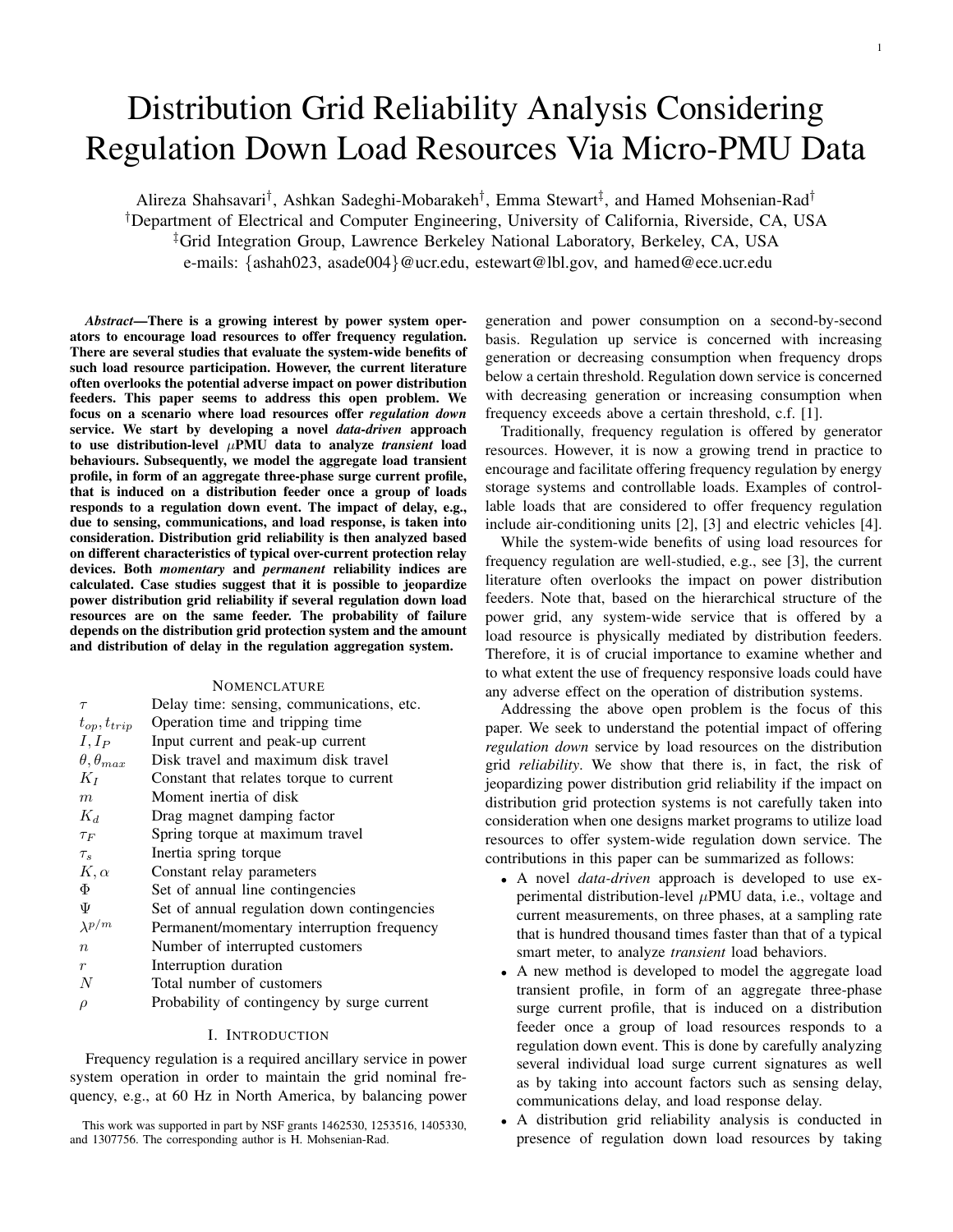into account the models and different characteristics of different typical over-current distribution-level protection relay devices. Based on whether or not a recloser device is used in the distribution grid protection system, both *momentary* and *permanent* reliability indices are analyzed.

The results in this paper suggest that it is indeed likely to jeopardize power distribution grid reliability if several regulation down load resources are located on one feeder. The actual likelihood depends on the underlying distribution grid protection system and the amount and distribution of delay in the regulation aggregation system.

Besides the literature on load-assisted frequency regulation, this paper is related also to papers that discuss the tradeoff between using more resources for energy and ancillary services versus the power grid stability and reliability. The focus so far has been mostly on the system-wide and transmission-level stability and reliability issues [5]. In contrast, in this paper, we are concerned with distribution-level reliability.

This paper is also related to the broad literature on distribution system reliability. While the majority of studies in this field addressed contingencies that are triggered by non-electric causes, such as a downed power line [6], our analysis is more comparable to the smaller group of papers, e.g., in [7, pp. 40- 45], that addressed contingencies that are triggered by electric causes. In our case, the contingency is due to the aggregate surge current induced by a regulation down event.

#### II. REGULATION DOWN FREQUENCY RESPONSIVE LOADS

Frequency regulation is the mechanism of balancing power generation and power consumption in real time. It can be provided by on-line generation, storage, or load resources. Regulation helps maintaining the stability and reliability of the power gird [1]. Regulation services are either *regulation down* or *regulation up*. If generation is greater than demand, then frequency increases and regulation down service is needed. It is provided by a generator/load if it decreases/increases its generation/consumption. If generation is less than consumption, then frequency drops and regulation up service is needed.

The focus in this paper is on regulation down service. As an example, consider the frequency measurements in Fig. 1. Suppose we seek to keep frequency below 60.05 Hz. In that case, one *regulation down event* occurs, as marked by the arrow.

In practice, a regulation down event could be detected locally, i.e., by the regulation resource, or globally, i.e., by the regional grid operator. In case of the latter, a regulation down command is sent to the load or to the regulation down aggregator that represents the load in the wholesale regulation market.

Many independent system operators (ISOs) have already adopted mechanisms to allow load resources to offer regulation services. For example, the California ISO now has a program for Non-Generator Resources (NGRs) with Regulation Energy Management (REM) to enable resources with limited energy capacities to competitively bid in the regulation market [8]. The PJM inter-connection has also introduced the RegD and RegA regulation signals to encourage fast responding loads, generators, and storage units to provide regulation services [9].



Fig. 1. A regulation down event occurs when frequency exceeds a threshold.



Fig. 2. Test system with a  $\mu$ PMU and its corresponding measurements.

## III. DATA-DRIVEN LOAD TRANSIENT MODELS

The first step in analyzing reliability in power distribution systems with load resources providing regulation down service is to model the *transient* behavior of such loads at the moment that they are called upon, i.e., when a regulation down event occurs, as in Fig. 1. One option to obtain such model is to derive mathematical dynamic models for each load resource. This would require accurate knowledge of each load. Alternatively, in this section, we use a *data-driven* approach using data from a distribution-level phasor measurement unit, a.k.a a  $\mu$ PMU.

## *A. Individual Load Transient Signatures*

 $\mu$ PMU is a new sensor device that is installed on distribution feeders, often at load or substation transformers, to provide precise time-stamped GPS-synchronized reading of voltage and current phasors, enabling thorough monitoring of the distribution grid conditions [10], [11]. These devices are gradually becoming commercially available [12]. In this paper, we use the data from a  $\mu$ PMU that is installed at the secondary side of a 12 kV to 480 V transformer at a commercial building in Riverside, CA. The sampling rate is 120 Hz, i.e., one sample every 8.33 msec. This is *hundred thousand times* faster than the once per 15 minutes reading rate of a typical smart meter.

As shown in Fig. 2, our  $\mu$ PMU reports four fundamental measurements on three phases (12 channels): voltage magnitude, voltage phase angle, current magnitude, and current phase angle. In this paper, we use *voltage phase angle* to calculate the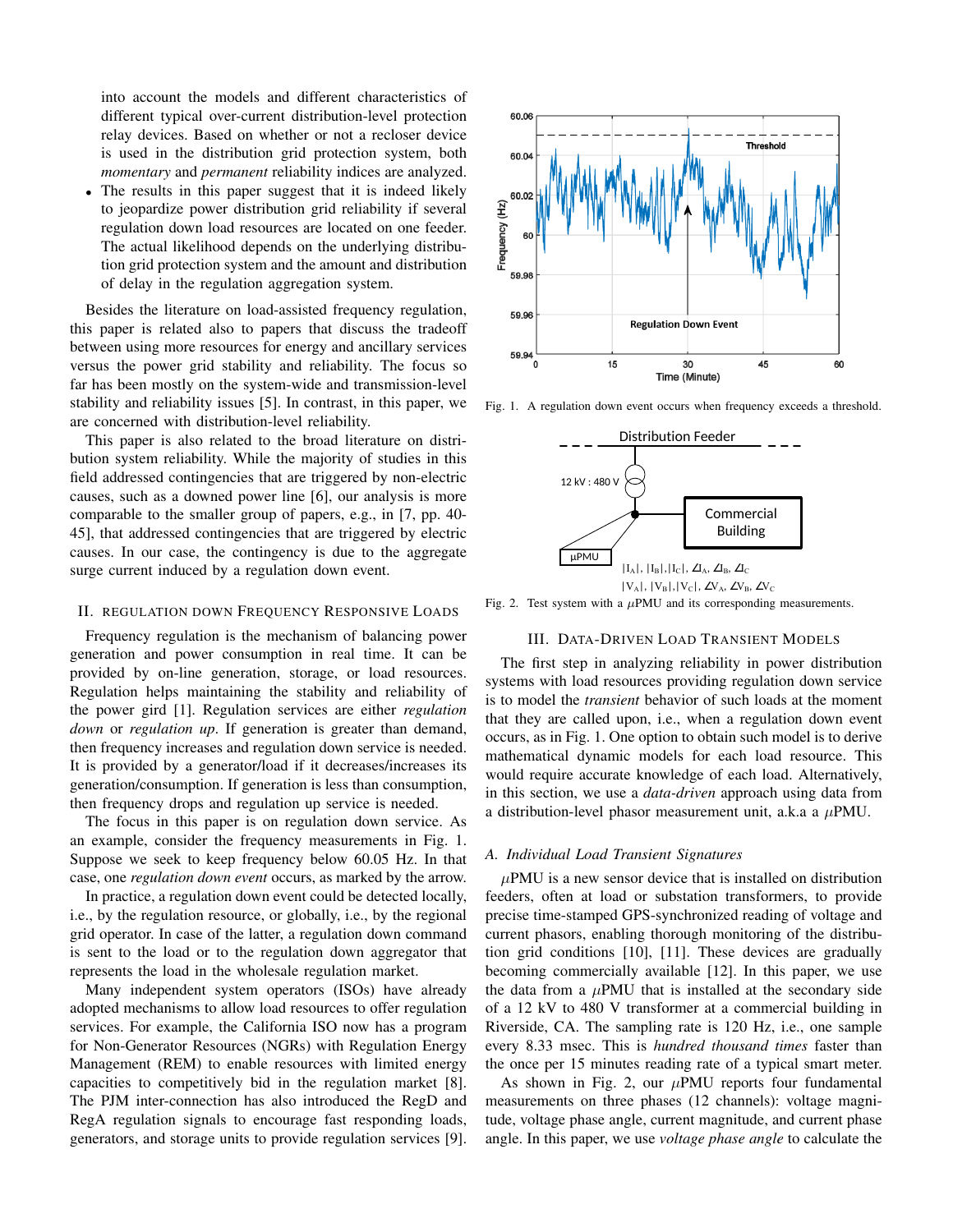

Fig. 3. The three *current surge signatures* that represent the three load types with significant current surges that are identified through analysis of  $\mu$ PMU data.

instantaneous voltage frequency. But more importantly, we use the *current magnitude* to understand the dynamics of the current surge when a major load device, such as an air-conditioner, is hypothetically called upon at a regulation down event. As we will explain in Section IV, we are particularly interested in analyzing current magnitude data, because most practical distribution-level protection relays are sensitive to the current.

The central idea in our data-driven load transient modelling approach is to examine the current magnitude data during one entire day, March 28, 2016, to identify and analyze all major *current surge signatures*. Note that, we had to analyze  $120 \times$  $60 \times 60 \times 24 = 10,368,000$  samples of current data per each phase. In practice, each current surge may take from only a few milliseconds to only a few hundred milliseconds.

In total, our analysis identified 169 current surge signatures with at least 40% momentary increase in the current magnitude across all three phases. However, a closer look at the collected data revealed that these 169 current surge signatures can be classified into *three* groups, where the current surge signatures in each group can be seen as repetitions or slight variations of each other. In other words, in the end, we identified *three loads* that would be responsible for any major current surge in the commercial building of interest. They are shown in Fig. 3. All three signatures are believed to belong to the building Heating Ventilation and Air-Conditioning (HVAC) system. Accordingly, their corresponding three load units are good candidates to be recruited as frequency regulation load resources, see [2].

## *B. Aggregate Load Transient Profiles*

Suppose there are  $N$  regulation down frequency responsive loads of  $M < N$  different load types across a distribution feeder. In a typical distribution feeder in today's power systems, where the penetration of distribution generation resources is still relatively small, the instantaneous current that goes through the protection relay at the feeder head is the summation of the instantaneous current that is drawn by each load unit. Accordingly, in this paper, we use the model in Fig. 4 to calculate the transient current that goes through the protection relay at and a few milliseconds after a regulation down event would occur. In this figure, without loss of generality, we assume that  $N > 3$  and the load resources are of the  $M = 3$ load types in Figs. 3(a), (b), (c) in Section III-A.



Fig. 4. The method of calculating the aggregate load current profile at a regulation down event under different load types and different delay values.

For the model in Fig. 4, the aggregate current load profile is decomposed into two components. The first component is the *feeder background load* that is the summation of the current that is drawn by all loads that do *not* offer regulation down service. At the millisecond time resolution, the feeder background load can be considered as a constant at and around the moment that a regulation down event occurs. The second component is a *aggregate current profile* of the N load units that *do* offer regulation down service. This second component is the one that generates the transient response at and around the moment that a regulation down event occurs. Note that, here, we are essentially modeling the loads at and around the moment that a regulation down event occurs as constant current, c.f. [13].

In practice, there would be a slight *lagging*, i.e., a very small delay (typically bounded by 4 seconds due to regulation market requirements), between the moment that the regulation down event occurs and the moment that the current surge signature appears for each regulation down frequency responsive load. For each load unit  $i = 1, \ldots, N$  such delay is modeled as

Delay 
$$
\tau_i
$$
 = Sensing Delay +

\nCommunications Delay +

\nLoad Response Delay.

\n(1)

If frequency is sensed  $locally^1$  by each loads, then commu-

<sup>1</sup>Local sensing could also introduce sensing error affecting the response [14].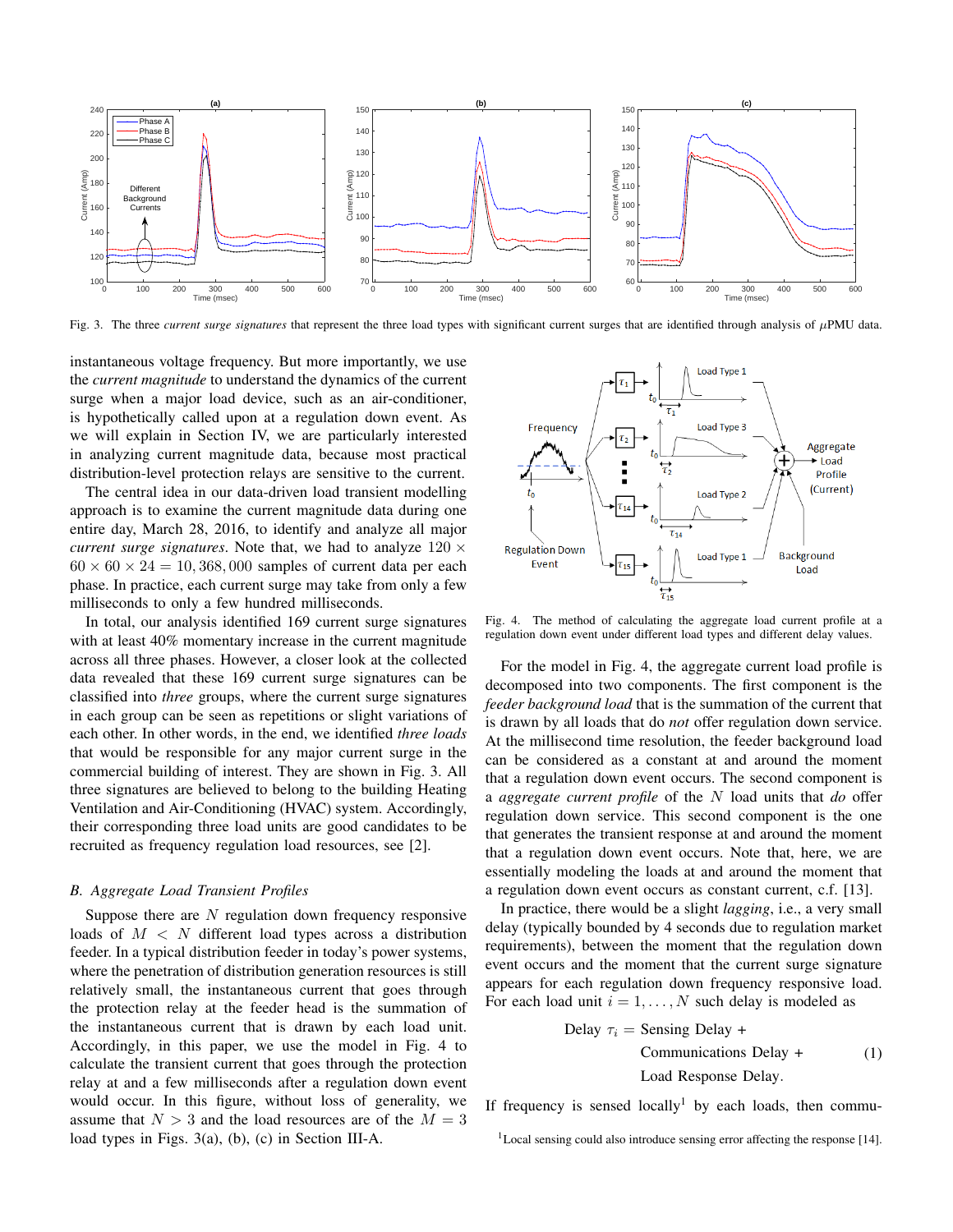

Fig. 5. Examples of the aggregate load transient profile under different delay scenarios. The regulation down event is assumed to occur at time zero.

nications delay is not a factor, but the sensing delay could be different at different loads. If regulation down commands are dispatched by a central entity, then communications delay could have significant impact. Regardless of the method of sensing/communicating, load response delay could be different for different loads based on their internal control mechanisms.

Suppose  $N = 15$ , where there are five regulation down load resources of  $M = 3$  types. If  $\tau_1 = \ldots = \tau_N = 0$ , i.e., if there is absolutely no delay, then the aggregate load transient profile is obtained as marked in Fig. 5. This figure also shows three different realizations of the case where the delays are random with a Gaussian distribution and parameters  $\mu = 100$  msec and  $\sigma = 50$  msec. We can see that random delays can result in different aggregate load transient profiles.

#### IV. ANALYSIS OF DISTRIBUTION GRID RELIABILITY

# *A. Protection Over-Current Relay Models*

In power system protection, relays provide the intelligence for identifying contingencies in order to control the operation of circuit breaker. A relay could be overcurrent, overvoltage, differential, etc. However, the most common relays at distribution level are overcurrent with and without reclosing capability [15]. The overcurrent relay operates, i.e., picks up, when the feeder current exceeds a predetermined threshold, a.k.a., the *pick-up current*. The overcurrent relays are categorized based upon their time-current characteristics (TCC), including instantaneous overcurrent relays, definite time over current relays, inverse time over current relays, and directional overcurrent relays. Unlike the first three types, the directional overcurrent relays provide adequate protection in weakly meshed distribution networks as well as in bi-directional network. However, in the context of typical radial or directional distribution systems, the inverse time relay is the most common one, which is also known as the inverse definite minimum time (IDMT) relay.

In IDMT relays, which are of interest in this paper, the TCC inversely depends on the current. Therefore, these relays are sub-categorized based on the inverseness, including short time inverse, moderately inverse, long time inverse, very inverse, and extremely inverse. The TCC of relays in pick-up/reset modes can be derived from the dynamic equation of the relay's induction disk rotation with respect to contingency current [16]:

$$
K_I I^2 = m \frac{\mathrm{d}^2 \theta}{\mathrm{d}t^2} + K_d \frac{\mathrm{d}\theta}{\mathrm{d}t} + \frac{\tau_F - \tau_s}{\theta_{max}} \theta + \tau_s, \tag{2}
$$

The above equation is often approximated by disregarding the second derivation and the linear terms, as follows:

$$
K_I I^2 \approx K_d \frac{\mathrm{d}\theta}{\mathrm{d}t} + \tau_s. \tag{3}
$$

Using (3) to model the induction disk rotation around the pickup current, we can now define the maximum disk rotation with respect to operation time of the relay in tripping mode as

$$
\theta_{max} = \int_0^{t_{op}} \frac{\tau_s}{K_d} (I^2/I_P^2 - 1) dt.
$$
 (4)

The tripping time for each disk rotation is calculated as

$$
t_{trip} = K_d \theta_{max} / \tau_s \left( I^2 / I_P^2 - 1 \right)
$$
  
=  $K_{trip} / \left( I^2 / I_P^2 - 1 \right)$ . (5)

Finally, the tripping criteria for each disk rotation becomes:

$$
\int_0^{t_{op}} (1/t_{trip}) dt = 1.
$$
 (6)

Note that, the operating time of relay  $t_{op}$  can be moved up/down by using time multiplier setting (TMS) and by imposing intentional delay time to provide different TCC for different relay technologies. Consequently, the following equation provides a modification of (5) with respect to the desired exponent of plug setting multiplier, TMS, and the intentional delay time:

$$
t_{op} = TMS\left(\frac{K_{op}}{(I/I_P)^{\alpha_{op}} - 1} + L\right). \tag{7}
$$

The above procedure can be repeated to obtain the reset time for  $I \leq I_P$  via the reset time multiplier setting (RTMS).

The final result is as follows:

$$
t_{reset} = RTMS\left(\frac{K_{reset}}{1 - (I/I_P)^{\alpha_{reset}}}\right). \tag{8}
$$

The constant coefficients  $K_{op}$  and  $K_{reset}$  depend on the type of the relay and the standard being considered. For instance, IEEE, ANSI, and IEC suggest different coefficients for the very inverse curve [16], [17]. In particular, the intentional delay time is assumed to be zero under the IEC standard, while it is non-zero under the ANSI and IEEE standards. The TCC coefficients of tripping and resetting for most common relays are provided in Table I [17], and the corresponding inverse time characteristic curves (ITCCs) are depicted in Fig. 6.

## *B. Reliability Evaluation Considering regulation down*

If the feeder is reinforced by a recloser, then the momentary average interruption frequency index (MAIFI) would increase. If there is no recloser, then the system average interruption frequency index (SAIFI) and the system average interruption duration index (SAIDI) would increase [6], [18]. A momentary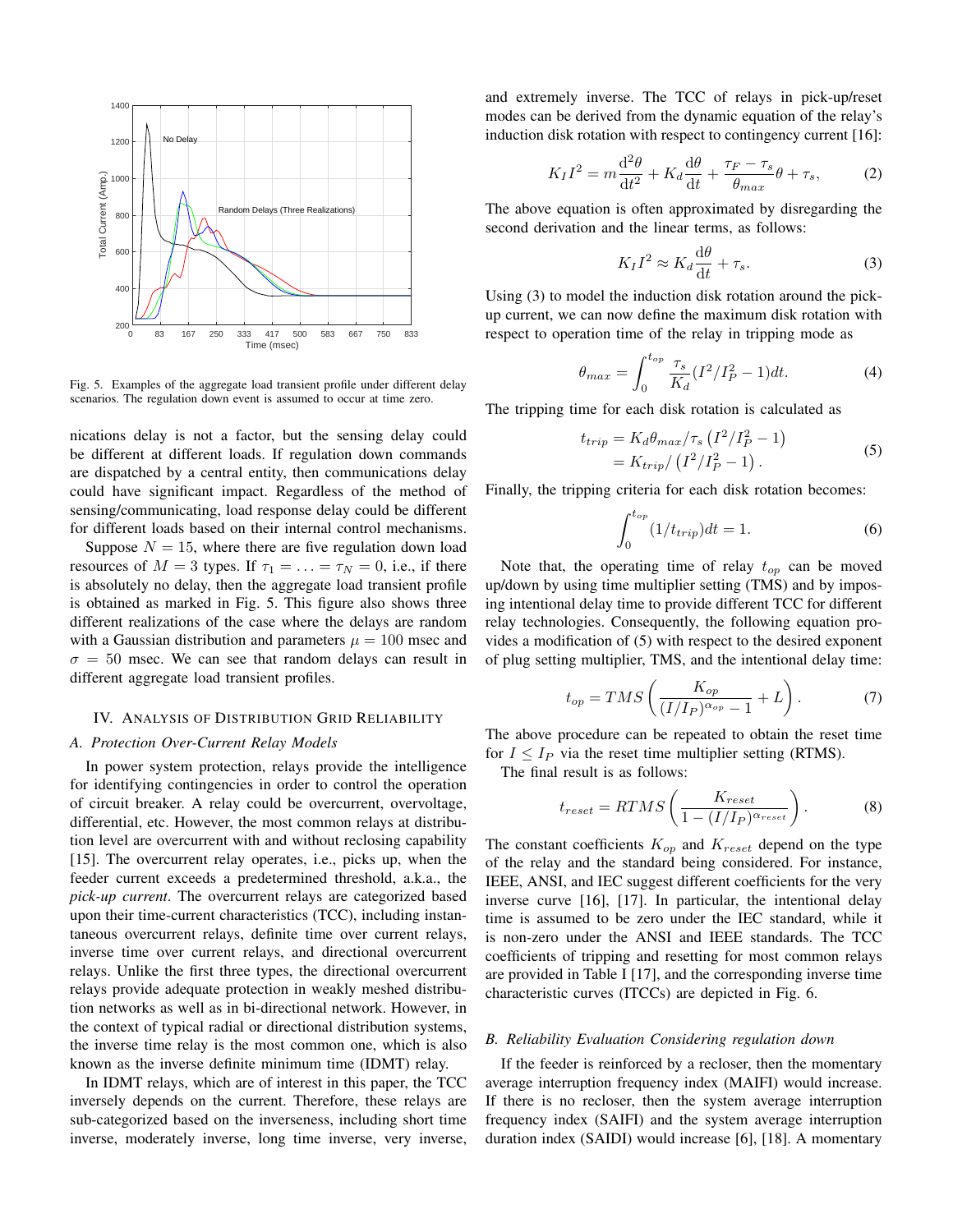

TABLE I TCC COEFFICIENTS OF DIFFERENT IDTM RELAYS

Fig. 6. The ITCCs of the different protection relays in Table I.

interruption is one that lasts between less than one to five minutes. SAIFI, SAIDI, and MAIFI indices are calculated as

$$
SAIFI = \left(\sum_{i \in \Phi} \lambda_i^p n_i + \sum_{i \in \Psi} \rho_i n_i\right) / N,\tag{9}
$$

$$
\text{SAIDI} = \left(\sum_{i \in \Phi} \lambda_i^p r_i n_i + \sum_{i \in \Psi} \rho_i r_i n_i\right) / N,\tag{10}
$$

$$
\text{MAIFI} = \left(\sum_{i \in \Phi} \lambda_i^m n_i + \sum_{i \in \Psi} \rho_i n_i\right) / N. \tag{11}
$$

The first term in the numerator expresses the interruption frequency/duration due to fault occurrence in the main feeder and laterals. The second term defines the imposed interruption frequency/duration due to regulation down surge current.

## V. CASE STUDIES

The dynamic response of the five standard relays in Table I are examined based on the parameters of a typical 12.47 kV distribution feeder. The feeder is considered under 7 MVA load and serves 400 customers. The main feeder is four miles long. The feeder also has additional four miles of laterals [19].

Permanent and momentary failures could occur in lines, transformers, or busbars. However, in this study, the reliability evaluations are limitted to interruptions corresponding to the fault in lines and unnatural failures due to the current surges only. To such aim, the probability of annual permanent and annual momentary failures are set to 0.065 and 0.06 faults per km, respectively [18]. The fault detection process is considered to be 30 minutes while customers experience interruption due to surge currents. Line repair time is three hours [18]. To calculate the permanent and momentary reliability indices, it is assumed that the under-study feeder is reinforced by one circuit breaker and one recloser. The number of regulation down load resources for all three types are set to be equal as 27.33 percent of loads.

## *A. Impact of Surge Current on Different Relay Types*

In this section, we evaluate the reliability of the under-study network reinforced by the mentioned relays. The relays and their settings are presented in Table II, where the RTMS is 0.025. In order to reflect randomness in the aggregated surge current, the problem is solved 10,000 times and the probability of tripping for each relay type is calculated under a Gaussian distribution with  $\mu = 100$  and  $\sigma = 50$  msec. For each random scenario, the problem is solved for two different cases: with and without recloser. Recall that, if the feeder is reinforced by recloser, then the current surge may affect momentary reliability indices, otherwise the permanent indices are affected.

Fig. 7 shows the disk position for a single surge current, corresponding to a hypothetical single regulation down event. The feeder current starts from a background current, which is 72.66% of the nominal current. The total current then reaches the feeder nominal loading once the current surge is damped. There is a surge current at  $t = 108$  msec. In this case, no relay responds to the surge since the surge magnitude is less than the pick-up currents. Hence, the disk does not rotate at the tripping/resetting direction. The disk can rotate at resetting direction, if it detects a fault current before the present sampling. At  $t = 130$  to 140 msec, the current is larger than the pick-up current. Thus, the disk starts to rotate with different speed, based on its TCC curve. The disk speed (slope of disk position) depends on the sampling current. The relays in cases I, II, and III trip at 208, 275, and 341 msec, respectively. The relays in cases IV and V do not trip in this test.

Next, we conduct a probabilistic annual reliability evaluation, assuming one regulation down event per day. The results are shown in Table II. Here, the reliability indices associated to under-study cases are calculated through (9)-(11). As an example, consider the case where we use the short time inverse relay. In this case, on one hand, the regulation down events would increase SAIFI by about 7.3 faults per year. As a result, the customers would experience 3.65 hours additional interruption due to the potential regulation down induced surge currents. On the other hand, if the short time inverse relay is reinforced by recloser, then the customer would experience only 7.3 momentary interruptions, lasting less than one minute.

## *B. Impact of Delay Randomness on Tripping Probability*

In this section, we examine how the tripping probability is affected due to changes in the delay distribution parameters. The results are shown in Fig. 8, where  $\mu = 4\sigma$  varies from zero to 250 msec. All relays trip when the mean and variance of delay are small, i.e.,  $\mu = 4\sigma \leq 50$  msec. However, the tripping probability reduces as the mean and variance of delay increases. The rate of reduction depends on the type of relay. For example, *Case I-III* are more sensitive to current changes